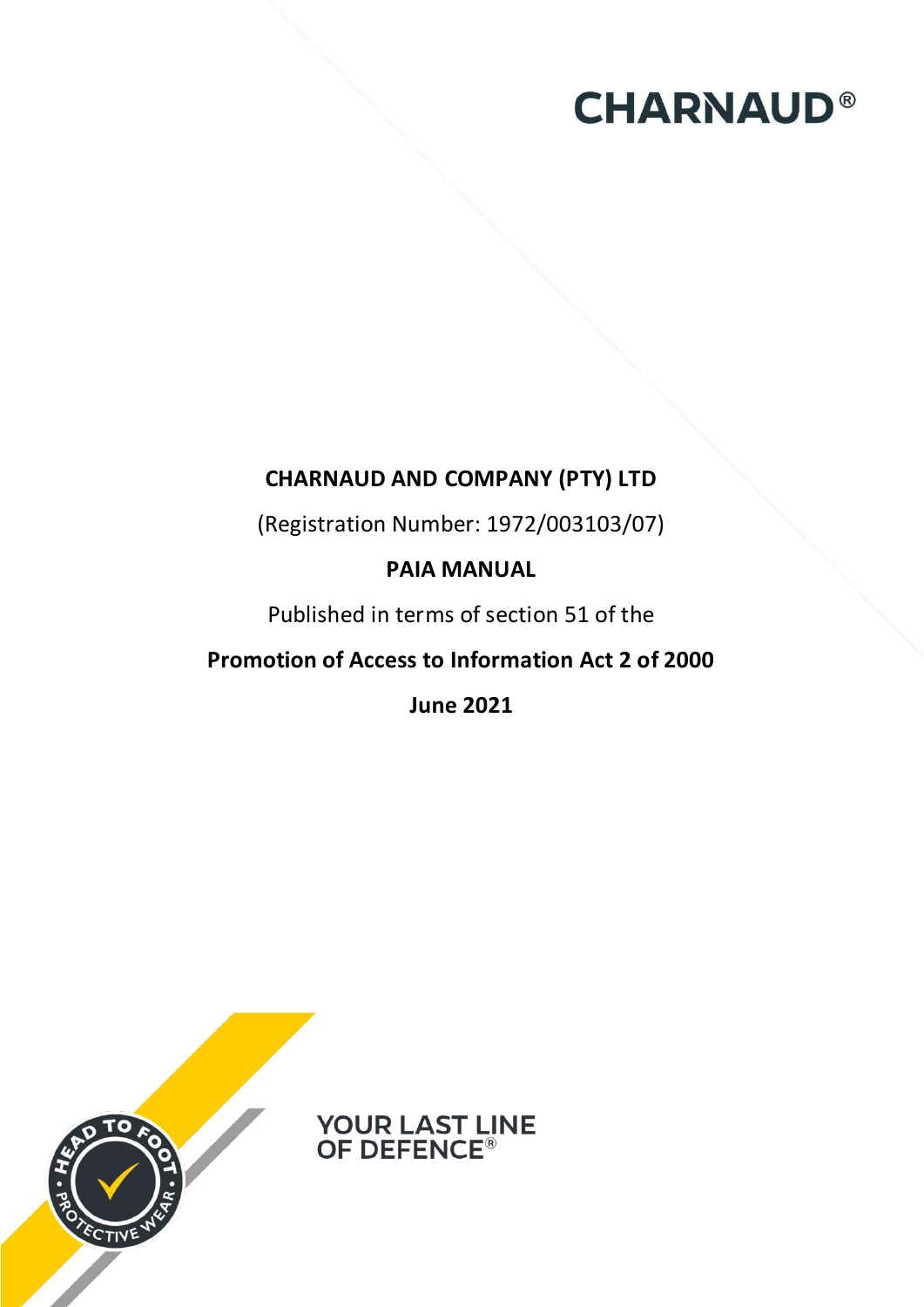### **CONTENTS**

| 4.2 Categories of data subjects and personal information processed by CHARNAUD <sup>®</sup> 7 |  |
|-----------------------------------------------------------------------------------------------|--|
| 4.3 Recipients or categories of recipients with whom personal information is shared 7         |  |
|                                                                                               |  |
|                                                                                               |  |
|                                                                                               |  |
|                                                                                               |  |
|                                                                                               |  |
|                                                                                               |  |
|                                                                                               |  |
|                                                                                               |  |

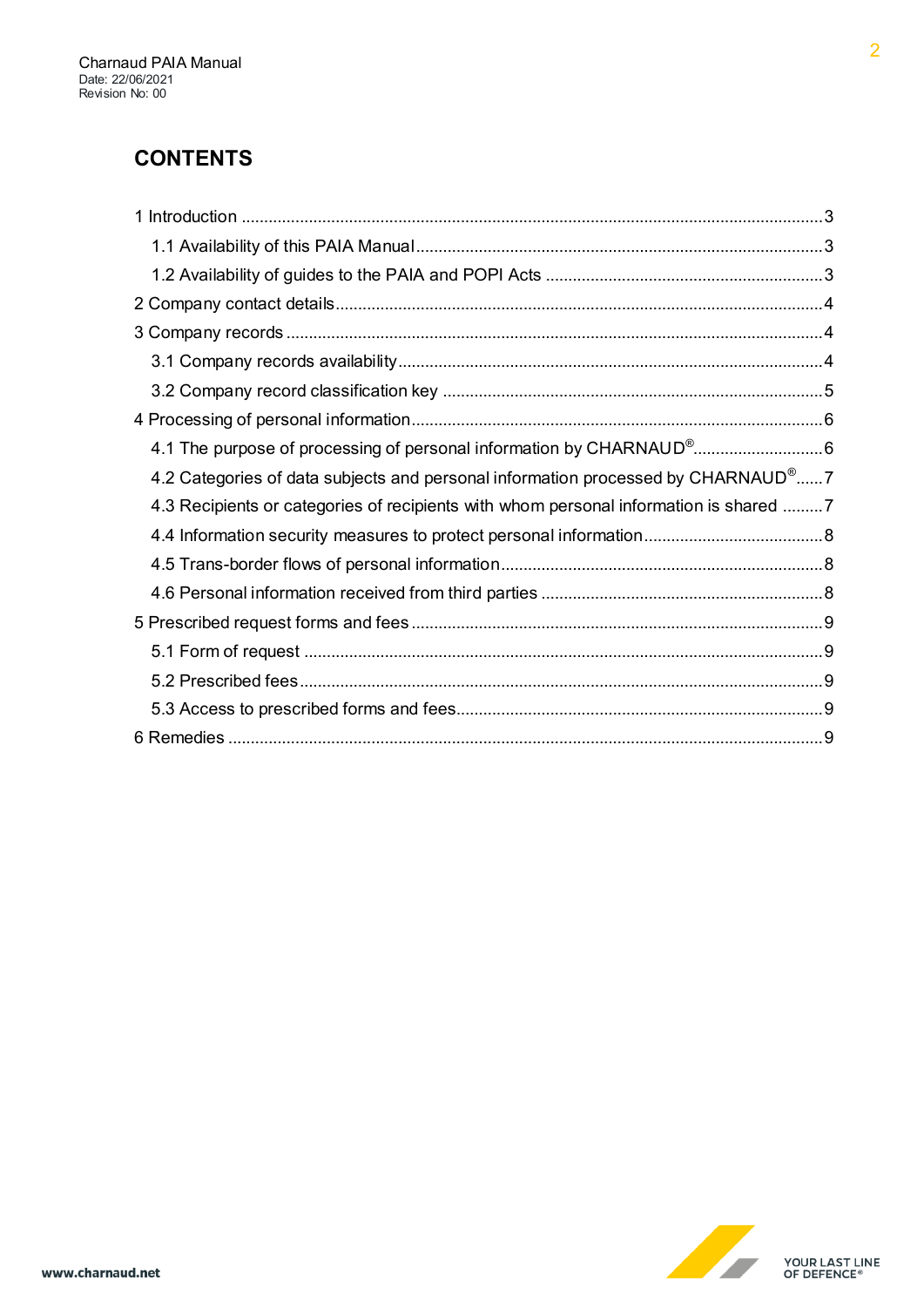#### <span id="page-2-0"></span>1. Introduction

Charnaud and Company (Pty) Limited ("**CHARNAUD®** ") conducts business as a manufacturer of protective clothing and safety equipment.

The Promotion of Access to Information Act, No. 2 of 2000 ("the Act") was enacted on 3 February 2000, giving effect to the constitutional right in terms of section 32 of the Bill of Rights contained in the Constitution of the Republic of South Africa 108 of 1996 ("the Constitution") of access to any information held by the state and any information that is held by another person and that is required for the exercise or protection of any rights.

This Promotion of Access to Information Manual ("PAIA Manual") provides an outline of the type of records and the personal information  $\mathsf{CHARNAUD}^{\circledast}$  holds and explains how to submit requests for access to these records in terms of the Act. In addition, this PAIA Manual explains how to **access**, or **object to**, personal information held by CHARNAUD® , or **request correction** of the personal information, in terms of paragraphs 23 and 24 of the Protection of Personal Information Act 4 of 2013 ("POPI Act").

Requests shall be made in accordance with the prescribed procedures, at the rates provided. The forms and tariff are dealt with in section 5.

<span id="page-2-1"></span>1.1 Availability of this PAIA Manual

This PAIA Manual is published on CHARNAUD<sup>®</sup>'s website at www.charnaud.net or alternatively, a copy can be requested from the Information Officer (see contact details in section 2).

<span id="page-2-2"></span>1.2 Availability of guides to the Act and POPI Act

Guides to the Act and POPI Act can be obtained from and queries directed to:

| <b>PAIA</b>                            | <b>POPI Act</b>             |
|----------------------------------------|-----------------------------|
| South African Human Rights Commission  | Information Officer:        |
| Promotion of Access to Information Act | Name: Karishma Hurripersadh |
| Unit                                   | Email address:              |
| Research and Documentation Department  | karishma.iso@charnaud.co.za |
| Private Bag 2700                       |                             |
| Houghton                               |                             |
| Johannesburg                           |                             |
| 2041                                   |                             |
| 29 Princess of Wales Terrace           |                             |
| Corner York and St Andrews Street      |                             |
| Parktown                               |                             |
| Johannesburg                           |                             |
| 2193                                   |                             |
| Telephone number: (011) 484 8300       |                             |
| Fax number: (011) 484 7146/7           |                             |
| Website: www.sahrc.org.za              |                             |
| E-mail: PAIA@sahrc.org.za              |                             |

### <span id="page-2-3"></span>2. Company contact details



3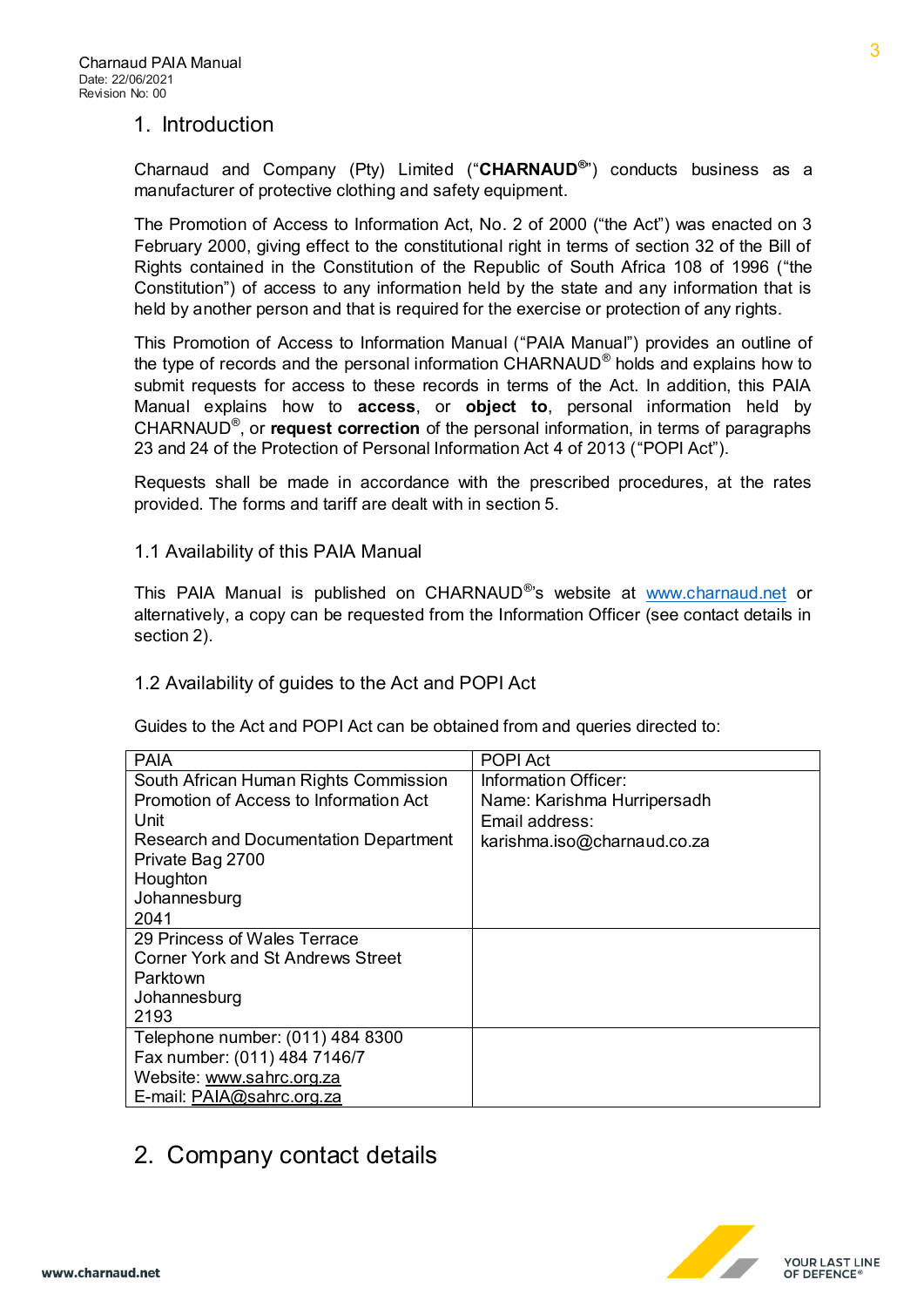Contact details of the Chief Executive Officer in terms of the Act section 51:

| <b>Chief Executive Officer:</b> | <b>Richard Kinvig</b>                                                                             |
|---------------------------------|---------------------------------------------------------------------------------------------------|
| <b>Registered Address:</b>      | Charnaud and Company (Pty) Limited, 1 Pink Street,<br>Ezakheni Industrial Estate, Ladysmith, 3370 |
| <b>Postal Address:</b>          | Private Bag 10012, Ladysmith, 3370                                                                |
| Website:                        | www.charnaud.net                                                                                  |
| Duly authorised persons:        |                                                                                                   |

Information Officer Name: Karishma Hurripersadh E-mail: [karishma.iso@charnaud.co.za](mailto:karishma.iso@charnaud.co.za)

# <span id="page-3-0"></span>3. Company records

| <b>Departmental</b><br>records   | <b>Subject</b>                                            | <b>Classification No.</b> |
|----------------------------------|-----------------------------------------------------------|---------------------------|
|                                  | <b>Environmental Policy</b>                               | 1                         |
| Health, Safety and               | <b>Environmental Records</b>                              | 11,14                     |
| Environmental<br><b>Division</b> | Health and Safety Records (Employees,                     | 4,5,9                     |
|                                  | Contractors)                                              |                           |
|                                  | <b>Employee Records</b>                                   | 4,5,9                     |
|                                  | <b>Employment Contracts</b>                               | 4,5                       |
|                                  | Personnel Guidelines, Policies and Procedures             | $\overline{12}$           |
|                                  | <b>Employee Medical Records</b>                           | 4,5,8                     |
| <b>Human Resources</b>           | <b>Employee Disability Insurance Records</b>              | 4,5                       |
| <b>Division</b>                  | <b>Employee Pension and Provident Fund</b><br>Records     | $\overline{4,5}$          |
|                                  | Payroll Records                                           | 4,5                       |
|                                  | <b>Recruitment Records</b>                                | 4,5                       |
|                                  | Internal Evaluation records and other Internal<br>Records | 4,5                       |
|                                  | <b>Audited Financial Statements</b>                       | 12                        |
|                                  | Tax Records (Company & Employees)                         | 4,12                      |
|                                  | <b>Asset Register</b>                                     | 12                        |
| <b>Financial Division</b>        | <b>Supplier Records</b>                                   | 4,5                       |
|                                  | <b>Management Accounts</b>                                | 12                        |
|                                  | <b>Insurance Records</b>                                  | 4,5                       |
|                                  | <b>General Contract Documentation</b>                     | 6,12                      |
|                                  | <b>Company Guidelines, Policies and Procedures</b>        | $\overline{12}$           |
|                                  | <b>Intellectual Property Records</b>                      | 3                         |
| <b>Legal Services and</b>        | Employee, customer and supplier information               | 10                        |
| <b>Compliance Division</b>       | Immovable Property Records                                | 12                        |
|                                  | <b>Statutory Records</b>                                  | $\overline{12}$           |
|                                  | <b>Market Information</b>                                 | 12,13                     |
| <b>Sales and Marketing</b>       | <b>Product Brochures</b>                                  | 1                         |

#### <span id="page-3-1"></span>3.1 Company records availability

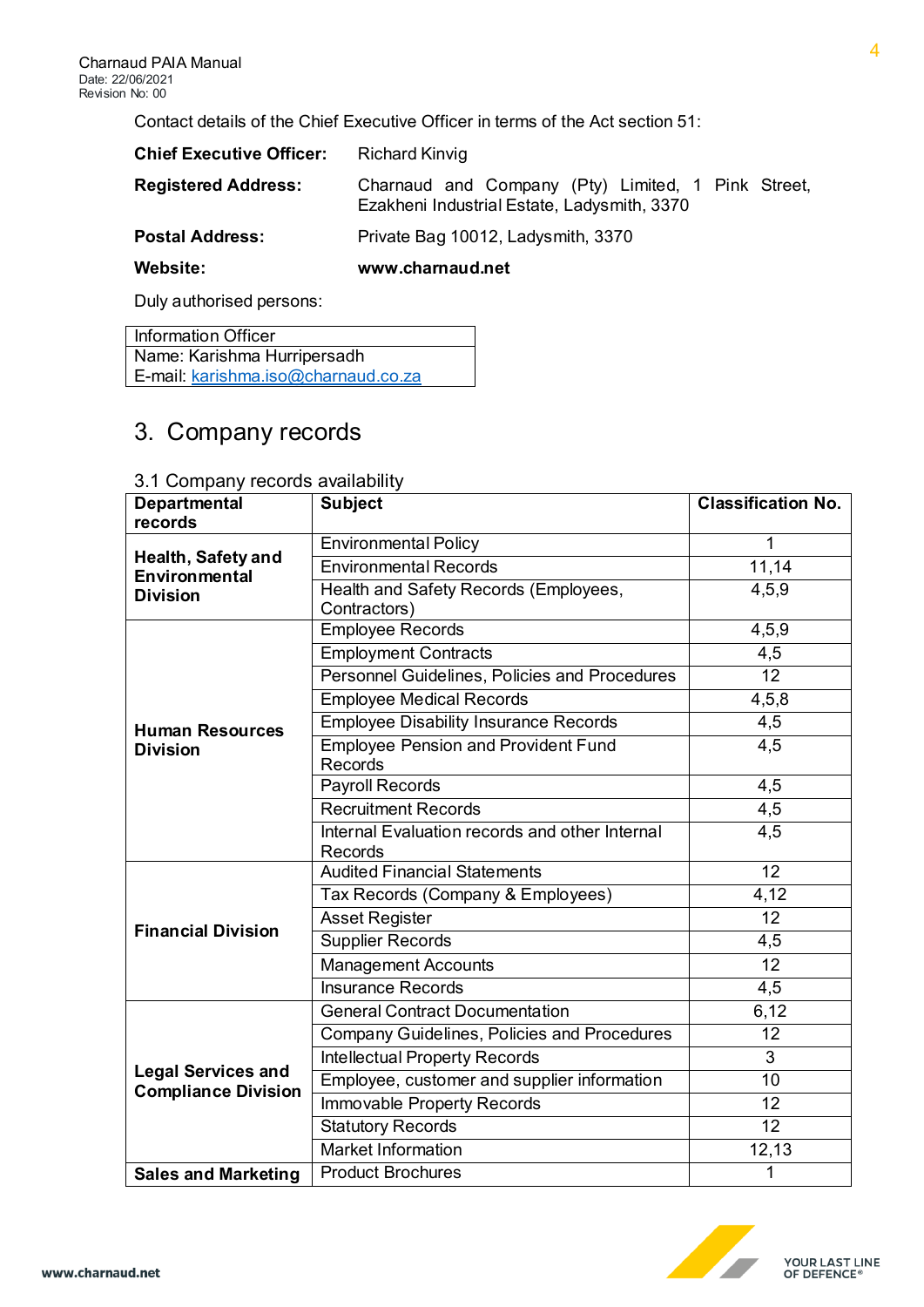| <b>Division</b>                                  | <b>User Manuals</b>                             | 4, 5               |
|--------------------------------------------------|-------------------------------------------------|--------------------|
|                                                  | <b>Field Records</b>                            | 4,12               |
|                                                  | <b>Current Product Information</b>              | 1,4                |
|                                                  | <b>Public Corporate Records</b>                 | 1                  |
|                                                  | Launches and Events Records                     | 4,5                |
|                                                  | Journalist records                              | 4,5                |
|                                                  | <b>Media Releases</b>                           | 1                  |
|                                                  | <b>Performance Records</b>                      | 12                 |
|                                                  | <b>Product Sales Records</b>                    | 12                 |
| <b>Business Relations</b>                        | Marketing and Future Product Strategies         | 12                 |
|                                                  | Customer Agreements, Information and            | 4, 5, 12           |
|                                                  | Database                                        |                    |
|                                                  | <b>Supplier Agreements and Documents</b>        | 4, 5, 6, 7, 12, 13 |
| <b>Production /</b><br><b>Logistics Division</b> | <b>Production Records</b>                       | 12                 |
|                                                  | <b>Product and Components Specifications</b>    | 12,13              |
|                                                  | <b>Engineering Records</b>                      | 12,13              |
|                                                  | <b>Apprenticeship Records</b>                   | 4, 5               |
|                                                  | <b>Quality Records</b>                          | $\overline{12}$    |
| <b>Customer</b>                                  | <b>Customer Records</b>                         | 4, 5               |
| <b>Interaction</b>                               |                                                 |                    |
| <b>IT Department</b>                             | Processing, Testing and Development Records     | 4, 5               |
|                                                  | Physical Security Records (Visitors, Suppliers, | 4,5                |
| Contractors, Employees)<br><b>Facilities</b>     |                                                 |                    |
| <b>Management</b>                                | Electronic Access & Identity Management         | 4, 5               |
| <b>Division</b>                                  | Records (Employees, Contractors)                |                    |
|                                                  | <b>Time and Attendance Records</b>              | 4, 5               |
| <b>Complaints Division</b>                       | <b>Complaints and Investigations Records</b>    | 4, 5               |

# <span id="page-4-0"></span>3.2 Company records classification key

| <b>Classification</b> | <b>Access</b>        | <b>Classification [the Act section]</b>                                                                                                                                                                   |
|-----------------------|----------------------|-----------------------------------------------------------------------------------------------------------------------------------------------------------------------------------------------------------|
| No.                   |                      |                                                                                                                                                                                                           |
|                       | May be disclosed     | <b>Public Access Document</b>                                                                                                                                                                             |
| 2                     | May not be disclosed | Request after commencement of criminal or civil<br>proceedings [s7]                                                                                                                                       |
| 3                     | May be disclosed     | Subject to copyright                                                                                                                                                                                      |
|                       | Limited disclosure   | Personal Information of natural persons that<br>belongs to the requester of that information, or<br>personal Information of juristic persons<br>represented by the requestor of that information<br>[s61] |
| 5                     | May not be disclosed | Unreasonable disclosure of personal information or<br>of Natural person [s63(1)] or Juristic Person [POPI]                                                                                                |
| 6                     | May not be disclosed | Likely to harm the commercial or financial interests<br>of third party $[s64(a)(b)]$                                                                                                                      |
| 7                     | May not be disclosed | Likely to harm the Company or third party in<br>contract or other negotiations [s64(c)]                                                                                                                   |
| 8                     | May not be disclosed | Would breach a duty of confidence owed to a third<br>party in terms of an Agreement [s65]                                                                                                                 |
| 9                     | May not be disclosed | Likely to compromise the safety of individuals or<br>protection of property [s66]                                                                                                                         |



**YOUR LAST LINE<br>OF DEFENCE®**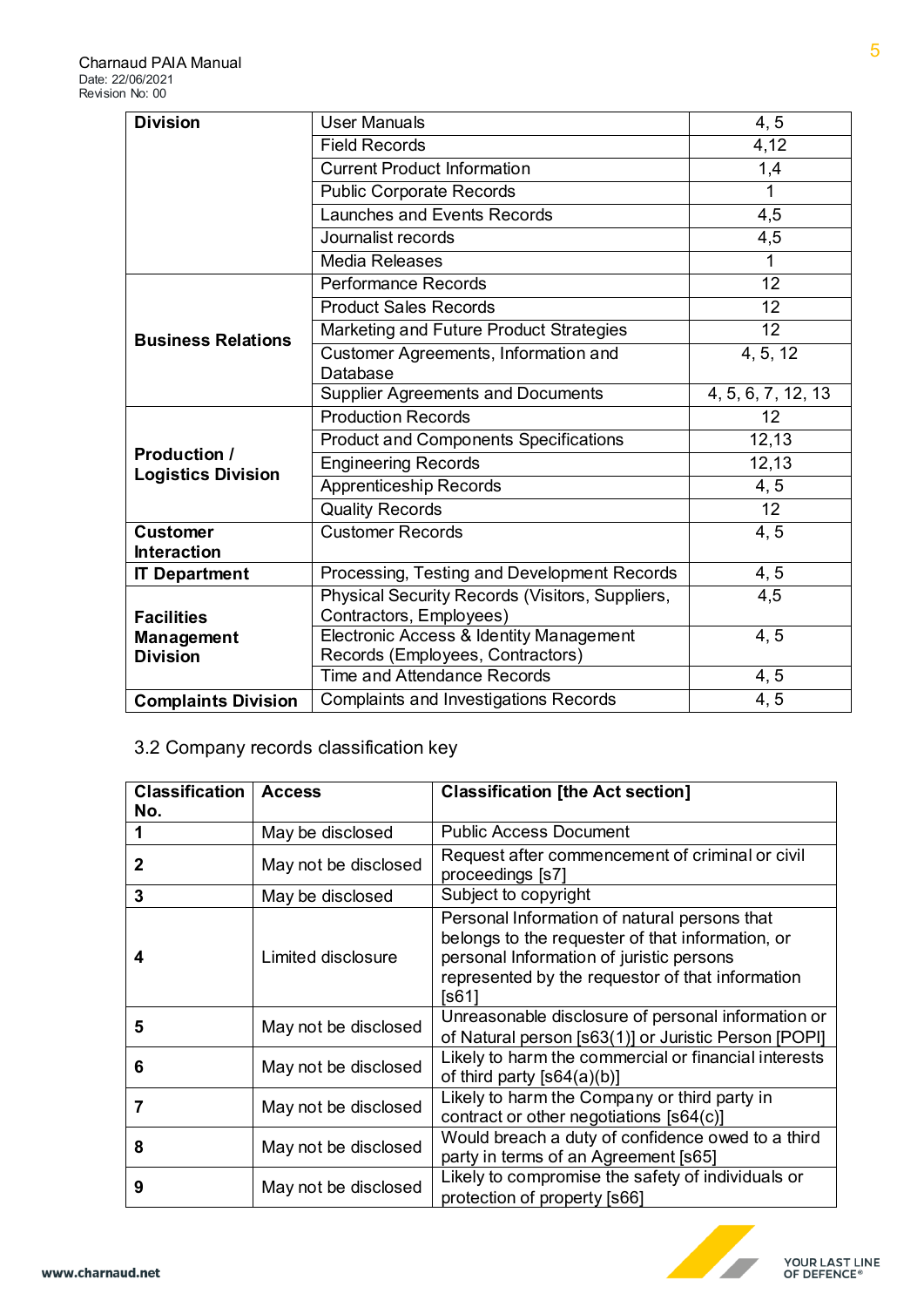| 10 | May not be disclosed | Legally privileged document [s67]                                                                           |
|----|----------------------|-------------------------------------------------------------------------------------------------------------|
| 11 | May not be Refused   | Environmental testing / investigation which reveals<br>public safety / environmental risks [s64(2); s68(2)] |
| 12 | May not be disclosed | Commercial information of Private Body [s68]                                                                |
| 13 | May not be disclosed | Likely to prejudice research and development<br>information of the Company or a third party [s69]           |
| 14 | May not be Refused   | Disclosure in public interest [s70]                                                                         |

### <span id="page-5-0"></span>4. Processing of personal information

CHARNAUD<sup>®</sup> takes the privacy and protection of personal information very seriously and will only process personal information in accordance with the current South African privacy laws. Accordingly, the relevant personal information privacy principles relating to the processing thereof (including, but not limited to, the collection, handling, transfer, sharing, correction, storage, archiving and deletion) will be applied to any personal information processed by CHARNAUD<sup>®</sup> .

### <span id="page-5-1"></span>4.1 The purpose of processing of personal information by CHARNAUD<sup>®</sup>

We process personal information for a variety of purposes, including but not limited to the following:

- to provide or manage any information, products and/or services requested by a person to whom personal information relates ("**data subject**");
- $\bullet$  to help us identify data subjects when they contact CHARNAUD<sup>®</sup>;
- to maintain customer records;
- to maintain customer product records;
- for recruitment purposes:
- for employment purposes;
- for apprenticeship purposes;
- for travel purposes;
- for general administration, financial and tax purposes;
- for legal or contractual purposes;
- for health and safety purposes;
- to monitor access, secure and manage our premises and facilities;
- to transact with our suppliers and business partners;
- to help us improve the quality of our products and services;
- to help us detect and prevent fraud and money laundering;
- to help us recover debts;
- to carry out analysis and customer profiling; and
- to identify other products and services which might be of interest to data subjects and to inform them about our products and services.
- <span id="page-5-2"></span>4.2 Categories of data subjects and personal information processed by CHARNAUD<sup>®</sup>

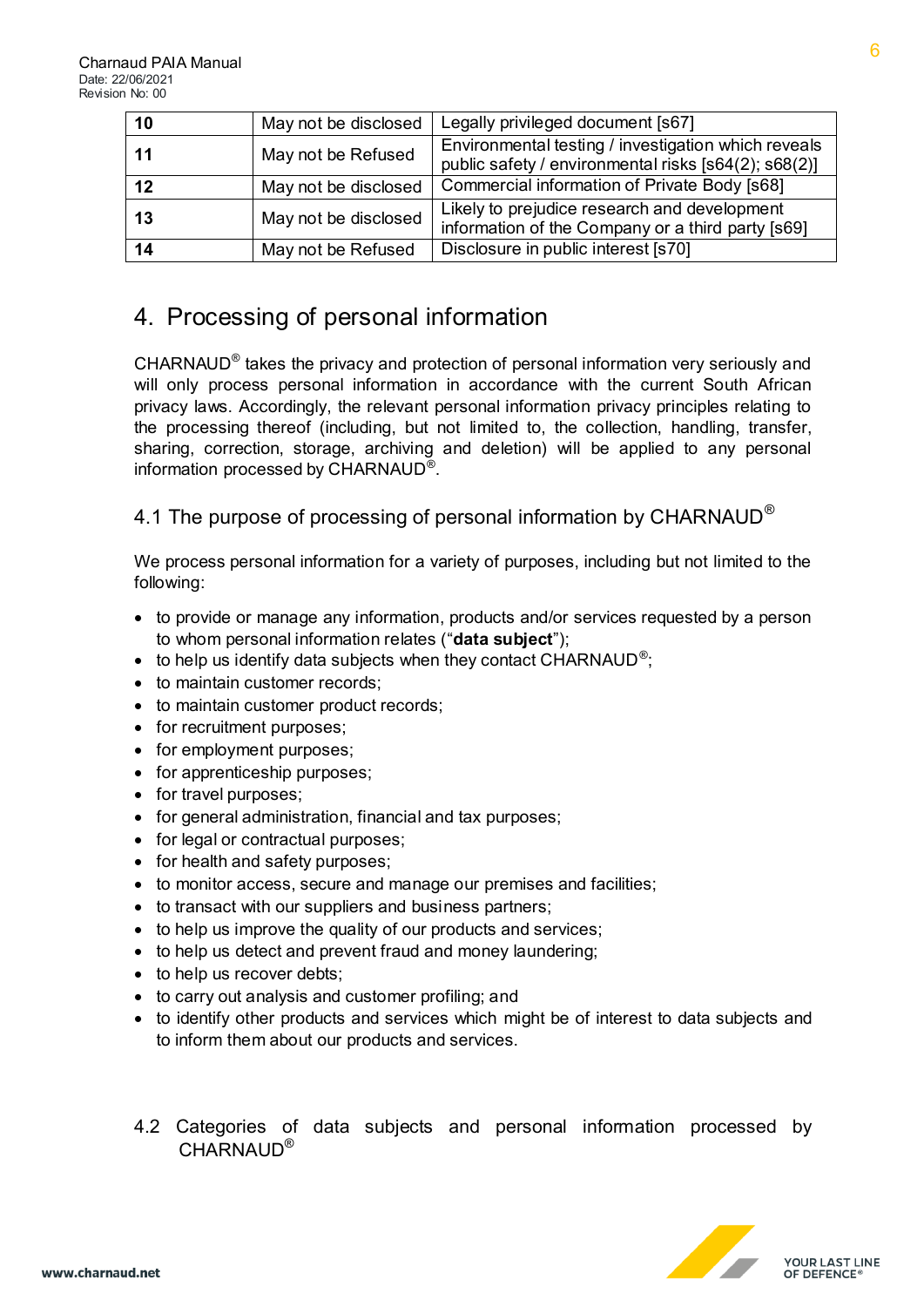Categories of data subjects and personal information processed by CHARNAUD® include the following:

| <b>Categories of Data</b>      | <b>Personal Information processed</b>                  |
|--------------------------------|--------------------------------------------------------|
| <b>Subjects</b>                | Customer personal information                          |
|                                | Customer contracts and warranties                      |
| <b>Customers and potential</b> |                                                        |
| customers                      | Customer product information                           |
|                                | <b>Customer location information</b>                   |
|                                | Partner personal information                           |
| <b>Business partners</b>       | Partner performance information                        |
|                                | Personal information of partner employees              |
| <b>Suppliers</b>               | Supplier personal information                          |
|                                | Personal information of supplier representatives       |
|                                | Employee personal information                          |
|                                | Employee medical information                           |
|                                | Employee disability information                        |
|                                | <b>Employee Pension and Provident Fund Information</b> |
|                                | Employee contracts                                     |
|                                | Employee performance records                           |
|                                | Payroll records                                        |
| <b>Employees</b>               | Electronic access records                              |
|                                | Physical access records                                |
|                                | Surveillance records                                   |
|                                | Health and safety records                              |
|                                | Training records                                       |
|                                | <b>Employment history</b>                              |
|                                | Time and attendance records                            |
| Job applicants                 | Curriculum vitae and application forms                 |
|                                | Criminal checks                                        |
|                                | <b>Background checks</b>                               |
|                                | Physical access records                                |
| <b>Visitors</b>                | Electronic access records and scans                    |
|                                | Surveillance records                                   |

<span id="page-6-0"></span>4.3 Recipients or categories of recipients with whom personal information is shared

CHARNAUD® may share the personal information of our data subjects for any of the purposes outlined in Section 4.1 with the following:

our service providers and agents who perform services on our behalf.

We do not share the personal information of our data subjects with any third parties, except if:

- we are obliged to provide such information for legal or regulatory purposes;
- we are required to do so for purposes of existing or future legal proceedings,

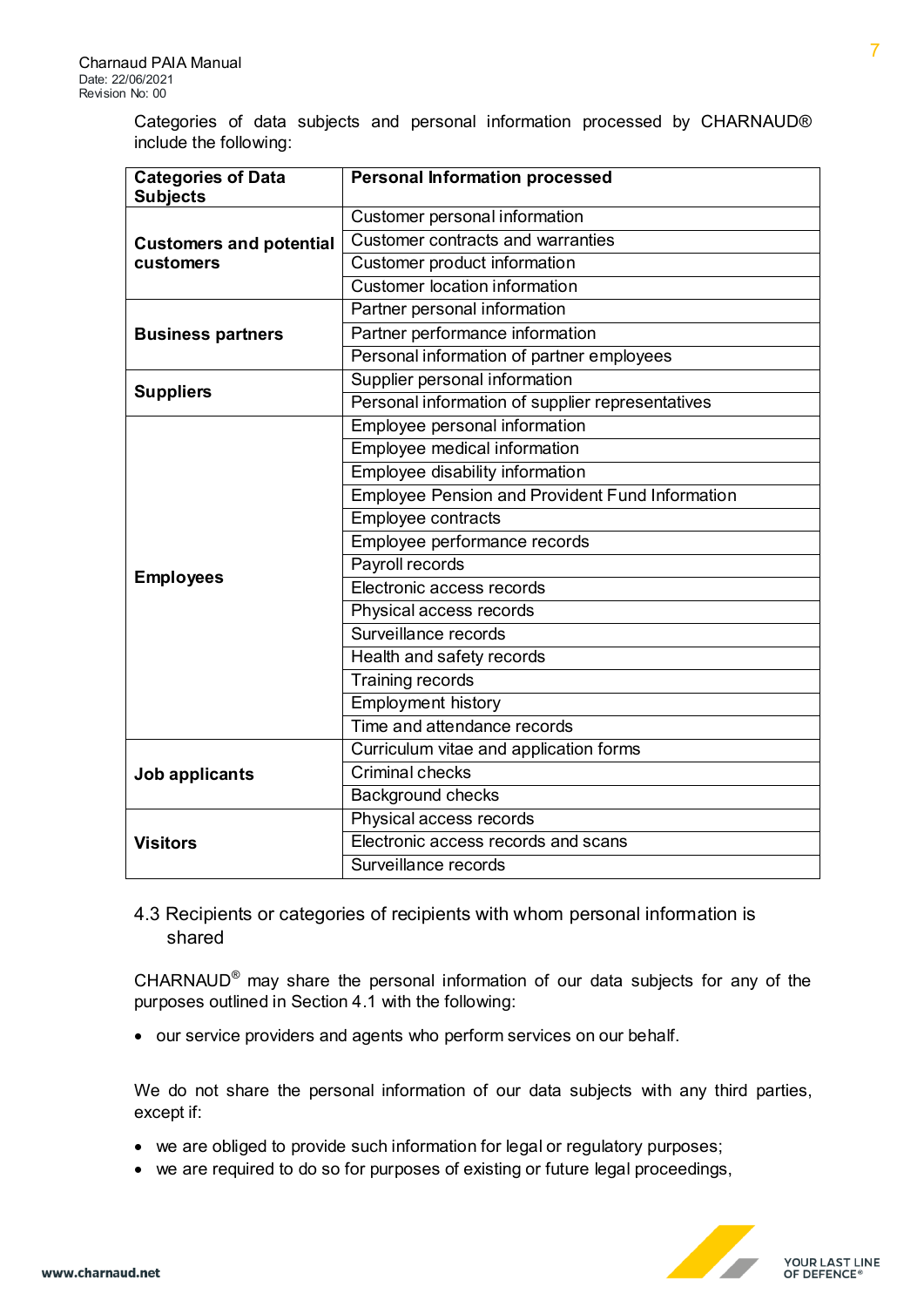- we are selling one or more of our businesses to someone to whom we may transfer our rights under any customer agreement we have with our data subjects;
- we are involved in the prevention of fraud, loss, bribery or corruption;
- they perform services and process personal information on our behalf;
- this is required to provide or manage any information, products and/or services to data subjects; or
- needed to help us improve the quality of our products and services.

CHARNAUD® will send our data subjects notifications or communications if we are obliged by law, or in terms of our contractual relationship with them.

CHARNAUD<sup>®</sup> will only disclose personal information to government authorities if we are required to do so by law.

CHARNAUD<sup>®</sup> employees, our agencies and our suppliers are required to adhere to data privacy and confidentiality principles and to attend data privacy training.

#### <span id="page-7-0"></span>4.4 Information security measures to protect personal information

Reasonable technical and organisational measures have been implemented for the protection of personal information processed by  $\mathsf{CHARNAUD}^\circledast$  and its operators. In terms of the POPI Act, operators are third parties that process personal information on behalf of CHARNAUD® .

CHARNAUD® continuously implements and monitors technical and organisational security measures to protect the personal information we hold, against unauthorised access, as well as accidental or wilful manipulation, loss or destruction.

We will take steps to ensure that operators that process personal information on behalf of CHARNAUD® apply adequate safeguards as outlined above.

#### <span id="page-7-1"></span>4.5 Trans-border flows of personal information

CHARNAUD<sup>®</sup> will only transfer personal information across South African borders if the relevant business transactions or situation requires trans-border processing and will do so only in accordance with South African legislative requirements; or if the data subject consents to transfer of their personal information to third parties in foreign countries.

CHARNAUD® will take steps to ensure that operators are bound by laws, binding corporate rules or binding agreements that provide an adequate level of protection and uphold principles for reasonable and lawful processing of personal information, in terms of the POPI Act.

CHARNAUD<sup>®</sup> will take steps to ensure that operators that process personal information in jurisdictions outside of South Africa, apply adequate safeguards as outlined in Section 4.4.

#### <span id="page-7-2"></span>4.6 Personal information received from third parties

When CHARNAUD® receives personal information from a third-party on behalf of a data subject, we require confirmation that they have written consent from the data subject that they are aware of the contents of this PAIA Manual and CHARNAUD®'s Privacy Policy,



**YOUR LAST LINE<br>OF DEFENCE®**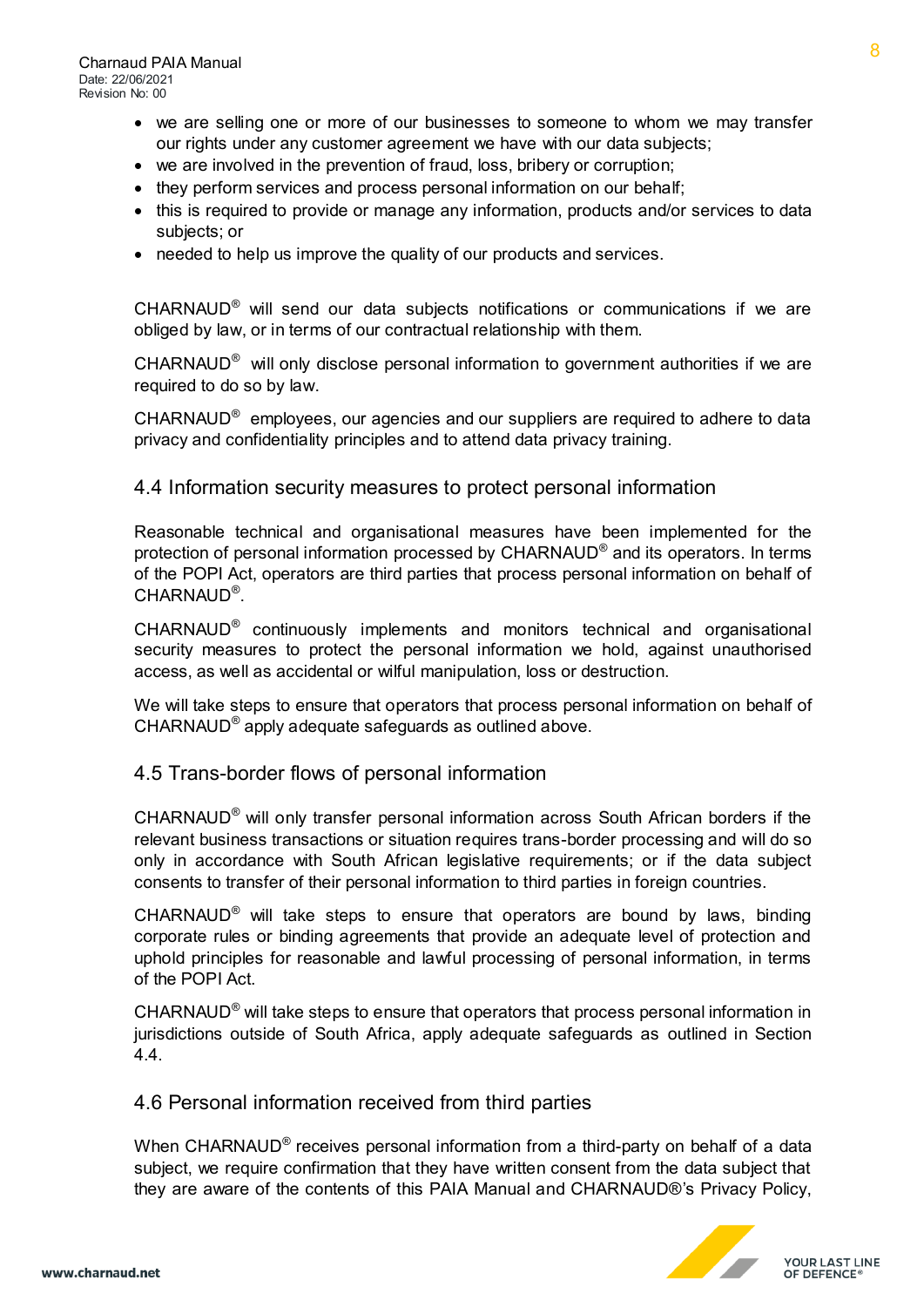and do not have any objection to our processing their information in accordance with this policy.

### <span id="page-8-0"></span>5. Prescribed request forms and fees

#### <span id="page-8-1"></span>5.1 Form of request

To facilitate the processing of your request, kindly:

- i) Use the prescribed form on CHARNAUD<sup>®</sup>'s website.
- ii) Address your request to the Information Officer (see contact details in section 2).
- iii) Provide sufficient detail to enable CHARNAUD® to identify:
	- a) The record(s) requested.
	- b) The requestor (and, if an agent is lodging the request, proof of capacity).
	- c) The South African postal address, email address or fax number of the requestor.
	- d) The form of access required.
	- e) The South African postal address, email address or fax number of the requestor.
	- f) If the requester wishes to be informed of the decision in any manner (in addition to written) the manner and particulars thereof.
	- g) The right which the requestor is seeking to exercise or protect with an explanation of the reason the record is required to exercise or protect the right.

#### <span id="page-8-2"></span>5.2 Prescribed fees

The following applies to requests (other than personal requests):

- i) A requestor is required to pay the prescribed fees (R50.00) before a request will be processed.
- ii) If the preparation of the record requested requires more than the prescribed hours (six), a deposit shall be paid (of not more than one third of the access fee which would be payable if the request were granted).
- iii) A requestor may lodge an application with a court against the tender/payment of the request fee and/or deposit.
- iv) Records may be withheld until the fees have been paid.
- v) The detailed Fee Structure is available on CHARNAUD<sup>®</sup>'s website at the following address[: www.charnaud.net.](http://www.charnaud.net/)

#### <span id="page-8-3"></span>Access to prescribed forms and fees

Prescribed forms and fees are published on CHARNAUD<sup>®</sup>'s website or, alternatively, copies can be requested from the Information Officer (see contact details in section 2). Prescribed forms and fees can be found on the Company website.

### <span id="page-8-4"></span>Remedies

CHARNAUD® does not have internal appeal procedures regarding the Act and POPI Act requests. As such, the decision made by the duly authorised persons in section 2, is final. If a request is denied, the requestor is entitled to apply to a court with appropriate jurisdiction, or the Information Regulator for relief.